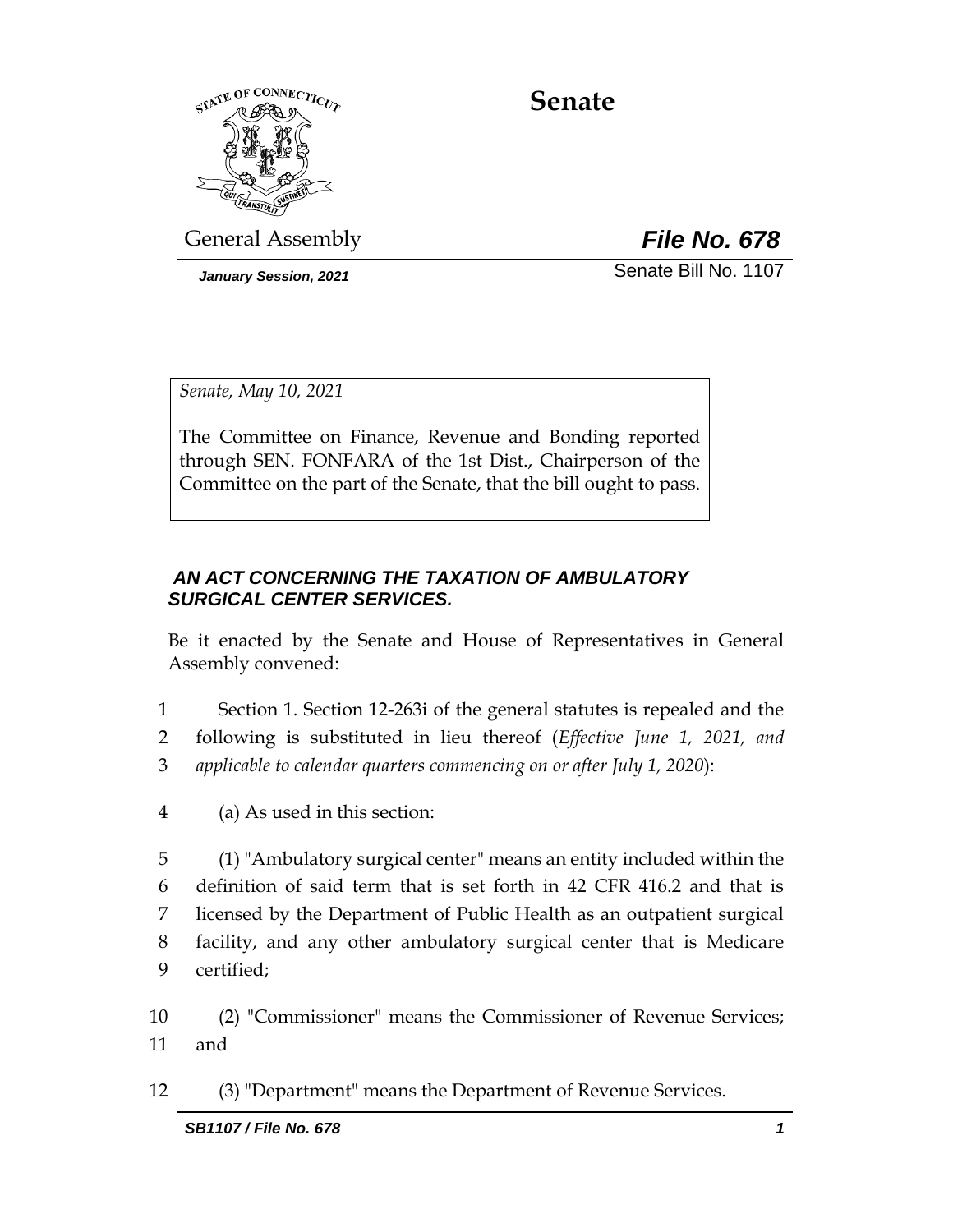(b) (1) For each calendar quarter commencing on or after October 1, 14 2015, but prior to July 1, 2021, there is hereby imposed a tax on each ambulatory surgical center in this state to be paid each calendar quarter. The tax imposed by this section shall be at the rate of six per cent of the gross receipts of each ambulatory surgical center, except that:

 (A) Prior to July 1, 2019, such tax shall not be imposed on any amount of such gross receipts that constitutes either (i) the first million dollars of gross receipts of the ambulatory surgical center in the applicable fiscal year, or (ii) net revenue of a hospital that is subject to the tax imposed under section 12-263q; **[**and**]**

 (B) On and after July 1, 2019, but prior to July 1, 2021, such tax shall not be imposed on any amount of such gross receipts that constitutes any of the following: (i) The first million dollars of gross receipts of the ambulatory surgical center in the applicable fiscal year, excluding Medicaid and Medicare payments, (ii) net revenue of a hospital that is subject to the tax imposed under section 12-263q, (iii) Medicaid payments received by the ambulatory surgical center, and (iv) Medicare payments received by the ambulatory surgical center; **[**.**]** and

 (C) For the calendar quarters commencing on or after July 1, 2020, but prior to July 1, 2021, COVID-19 expenses may be deducted from the gross receipts of the ambulatory surgical center prior to the imposition of such tax. As used in this subparagraph, (i) "COVID-19 expenses" means all amounts incurred by or on behalf of an ambulatory surgical 36 center directly or indirectly as a result of COVID-19, including, but not limited to, amounts for the purchase, lease, licensing or use of tangible or intangible property in connection with tests for, protection or prevention against or treatment of COVID-19 or its symptoms, for the ambulatory surgical center's personnel, patients, service providers, visitors, facilities or tangible personal property, and (ii) "COVID-19" means the respiratory disease designated by the World Health Organization on February 11, 2020, as coronavirus 2019, and any related 44 mutation thereof recognized by said organization as a communicable respiratory disease.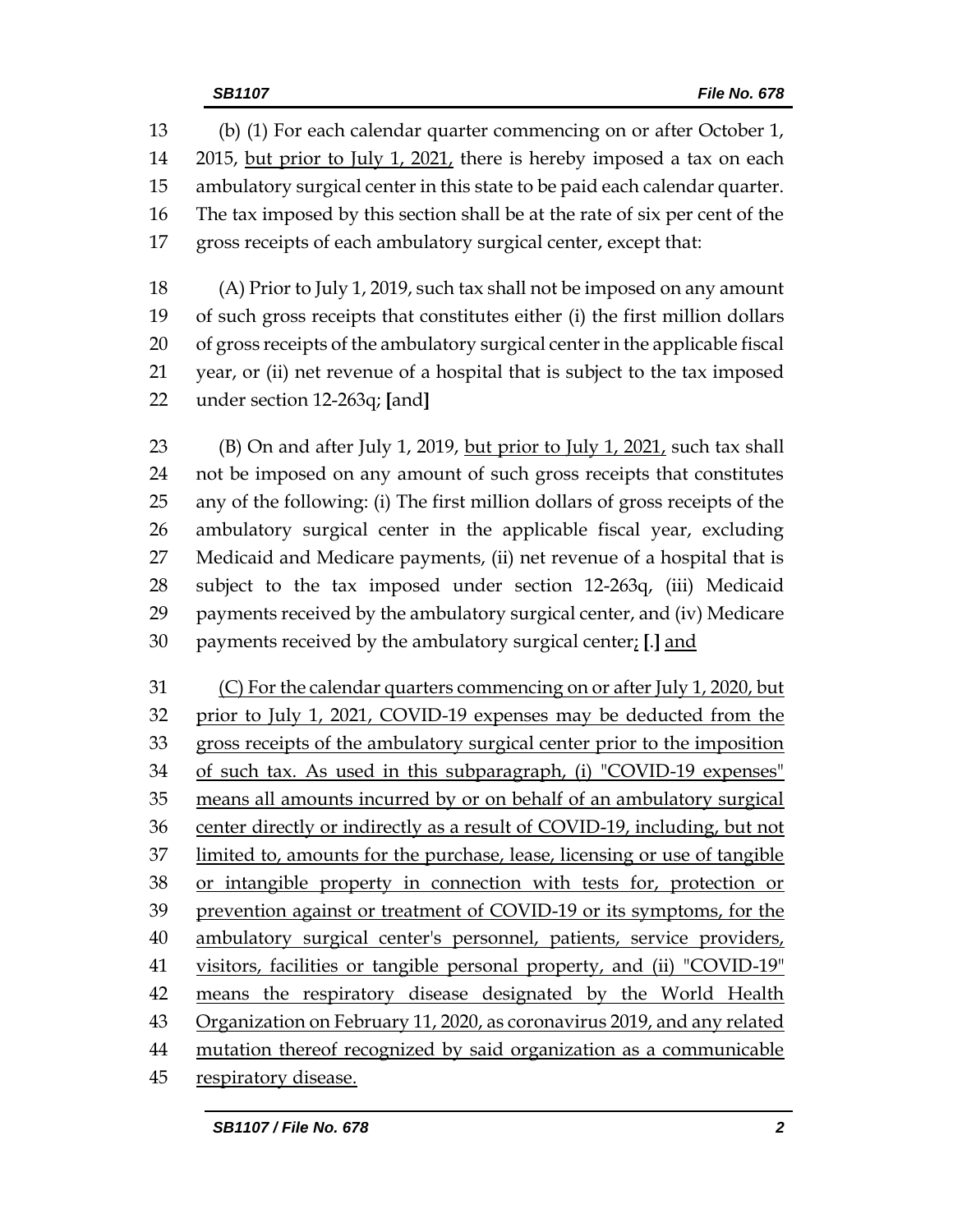(2) Nothing in this section shall prohibit an ambulatory surgical center from seeking remuneration for the tax imposed by this section.

 (3) Each ambulatory surgical center shall, on or before January 31, 2016, and thereafter on or before the last day of January, April, July and 50 October of each year until and including July 31, 2021, render to the commissioner a return, on forms prescribed or furnished by the commissioner, reporting the name and location of such ambulatory surgical center, the entire amount of gross receipts generated by such ambulatory surgical center during the calendar quarter ending on the last day of the preceding month and such other information as the commissioner deems necessary for the proper administration of this section. The tax imposed under this section shall be due and payable on the due date of such return. Each ambulatory surgical center shall be required to file such return electronically with the department and to make payment of such tax by electronic funds transfer in the manner provided by chapter 228g, regardless of whether such ambulatory surgical center would have otherwise been required to file such return electronically or to make such tax payment by electronic funds transfer under the provisions of chapter 228g.

 (c) Whenever the tax imposed under this section is not paid when due, a penalty of ten per cent of the amount due and unpaid or fifty dollars, whichever is greater, shall be imposed and interest at the rate of one per cent per month or fraction thereof shall accrue on such tax from the due date of such tax until the date of payment.

 (d) The provisions of sections 12-548, 12-550 to 12-554, inclusive, and 12-555a shall apply to the provisions of this section in the same manner and with the same force and effect as if the language of said sections had been incorporated in full into this section and had expressly referred to the tax imposed under this section, except to the extent that any provision is inconsistent with a provision in this section.

 (e) For the fiscal **[**year**]** years ending June 30, 2016, **[**and each fiscal year thereafter**]** to June 30, 2021, inclusive, the Comptroller is authorized to record as revenue for each fiscal year the amount of tax imposed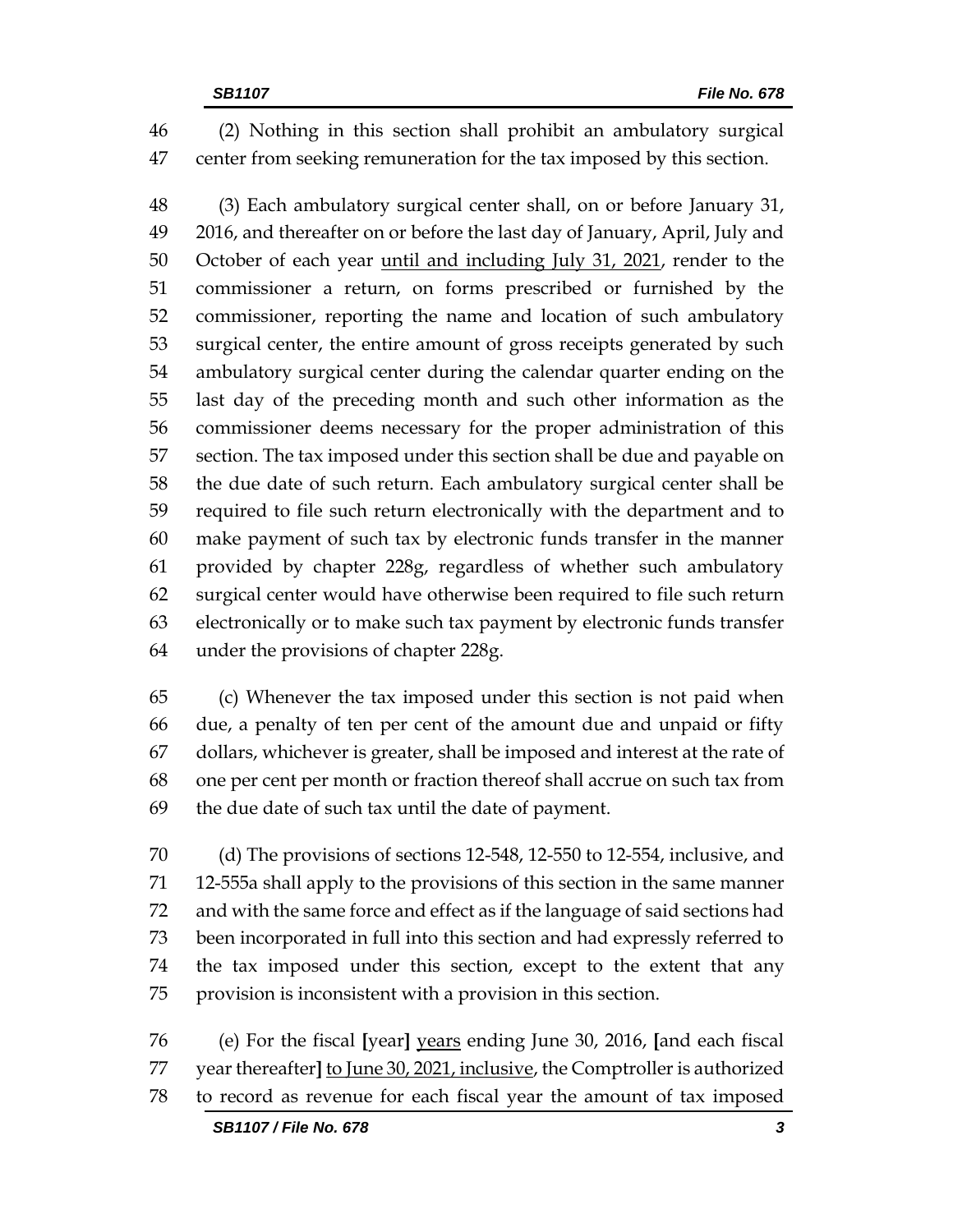under the provisions of this section prior to the end of each fiscal year and which tax is received by the Commissioner of Revenue Services not later than five business days after the last day of July immediately following the end of each fiscal year.

 Sec. 2. Subdivision (2) of subsection (a) of section 12-407 of the general statutes is repealed and the following is substituted in lieu thereof (*Effective July 1, 2021, and applicable to sales occurring on or after July 1, 2021*):

(2) "Sale" and "selling" mean and include:

 (A) Any transfer of title, exchange or barter, conditional or otherwise, in any manner or by any means whatsoever, of tangible personal property for a consideration;

 (B) Any withdrawal, except a withdrawal pursuant to a transaction in foreign or interstate commerce, of tangible personal property from the place where it is located for delivery to a point in this state for the purpose of the transfer of title, exchange or barter, conditional or otherwise, in any manner or by any means whatsoever, of the property for a consideration;

 (C) The producing, fabricating, processing, printing or imprinting of tangible personal property for a consideration for consumers who furnish either directly or indirectly the materials used in the producing, fabricating, processing, printing or imprinting, including, but not limited to, sign construction, photofinishing, duplicating and photocopying;

 (D) The furnishing and distributing of tangible personal property for a consideration by social clubs and fraternal organizations to their members or others;

 (E) The furnishing, preparing, or serving for a consideration of food, meals or drinks;

(F) A transaction whereby the possession of property is transferred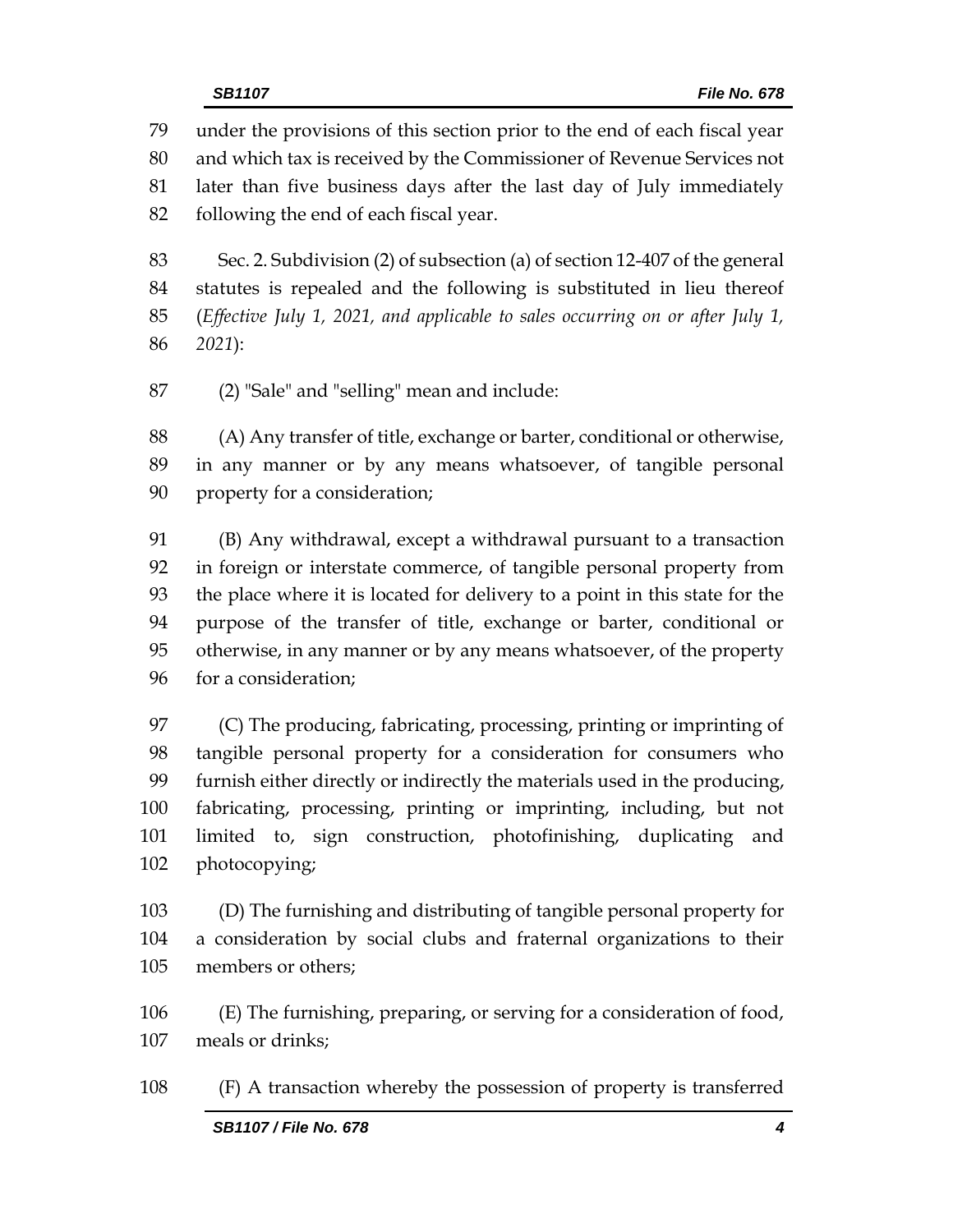but the seller retains the title as security for the payment of the price;

 (G) A transfer for a consideration of the title of tangible personal property which has been produced, fabricated or printed to the special order of the customer, or of any publication, including, but not limited to, sign construction, photofinishing, duplicating and photocopying;

 (H) A transfer for a consideration of the occupancy of any room or rooms in a hotel, lodging house or bed and breakfast establishment for a period of thirty consecutive calendar days or less;

 (I) The rendering of certain services, as defined in subdivision (37) of this subsection, for a consideration, exclusive of such services rendered by an employee for the employer;

 (J) The leasing or rental of tangible personal property of any kind whatsoever, including, but not limited to, motor vehicles, linen or towels, machinery or apparatus, office equipment and data processing equipment, provided for purposes of this subdivision and the application of sales and use tax to contracts of lease or rental of tangible personal property, the leasing or rental of any motion picture film by 126 the owner or operator of a motion picture theater for purposes of display at such theater shall not constitute a sale within the meaning of this subsection;

 (K) The rendering of telecommunications service, as defined in subdivision (26) of this subsection, for a consideration on or after January 1, 1990, exclusive of any such service rendered by an employee for the employer of such employee, subject to the provisions related to telecommunications service in accordance with section 12-407a;

 (L) (i) The rendering of community antenna television service, as defined in subdivision (27) of this subsection, for a consideration on or after January 1, 1990, exclusive of any such service rendered by an employee for the employer of such employee. For purposes of this chapter, "community antenna television service" includes service provided by a holder of a certificate of cable franchise authority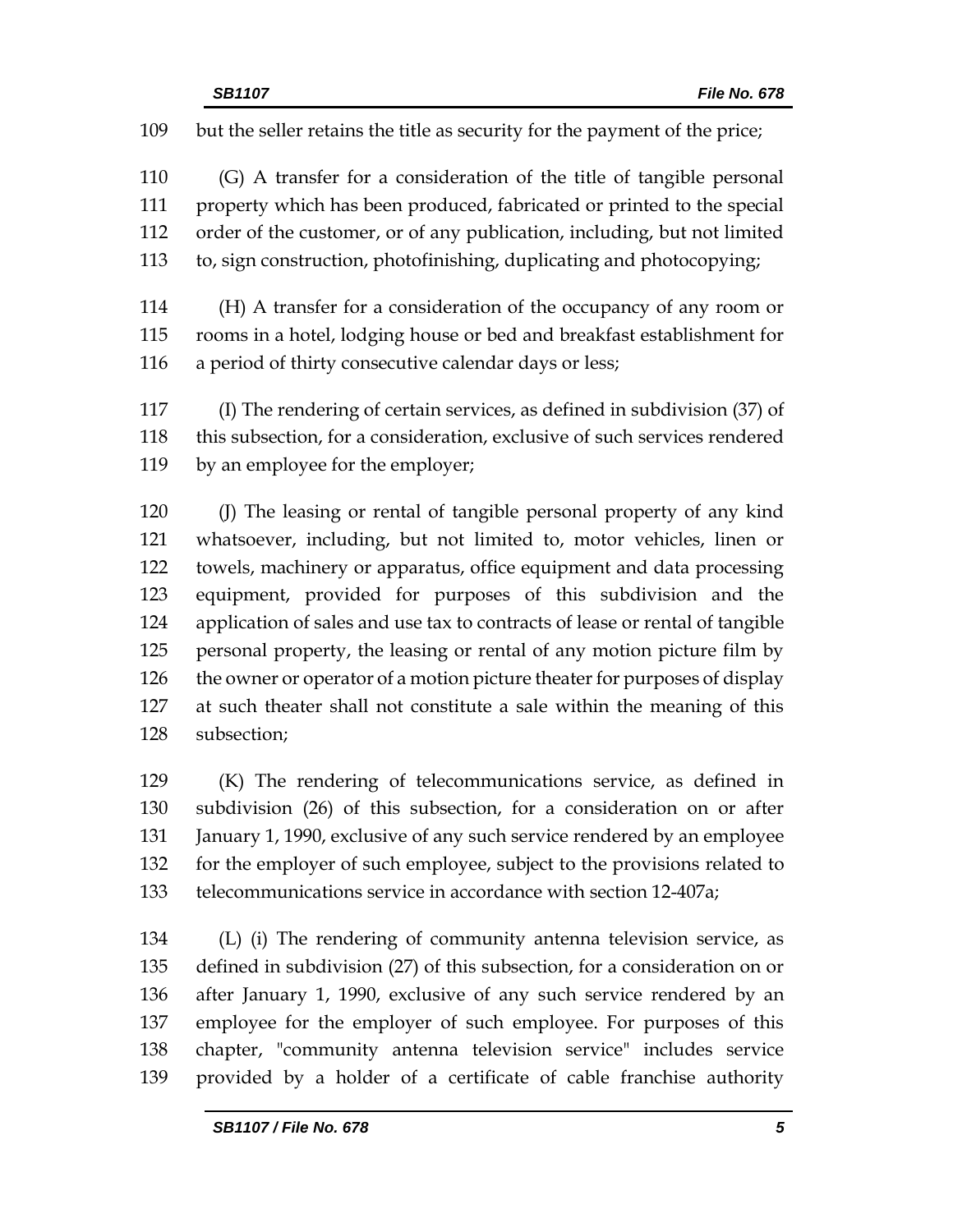pursuant to section 16-331p, and service provided by a community antenna television company issued a certificate of video franchise authority pursuant to section 16-331e for any service area in which it was not certified to provide community antenna television service pursuant to section 16-331 on or before October 1, 2007;

 (ii) The rendering of certified competitive video service, as defined in subdivision (38) of this subsection, for consideration on or after October 1, 2007, exclusive of any such service rendered by an employee for the employer of such employee;

 (M) The transfer for consideration of space or the right to use any space for the purpose of storage or mooring of any noncommercial vessel, exclusive of dry or wet storage or mooring of such vessel during the period commencing on the first day of October in any year to and including the thirty-first day of May of the next succeeding year;

 (N) The sale for consideration of naming rights to any place of amusement, entertainment or recreation within the meaning of subdivision (3) of section 12-540;

 (O) The transfer for consideration of a prepaid telephone calling service, as defined in subdivision (34) of this subsection, and the recharge of a prepaid telephone calling service, provided, if the sale or recharge of a prepaid telephone calling service does not take place at the retailer's place of business and an item is shipped by the retailer to the customer, the sale or recharge shall be deemed to take place at the customer's shipping address, but, if such sale or recharge does not take place at the retailer's place of business and no item is shipped by the retailer to the customer, the sale or recharge shall be deemed to take place at the customer's billing address or the location associated with the customer's mobile telephone number; **[**and**]**

 (P) The furnishing by any person, for a consideration, of space for storage of tangible personal property when such person is engaged in the business of furnishing such space, but "sale" and "selling" do not mean or include the furnishing of space which is used by a person for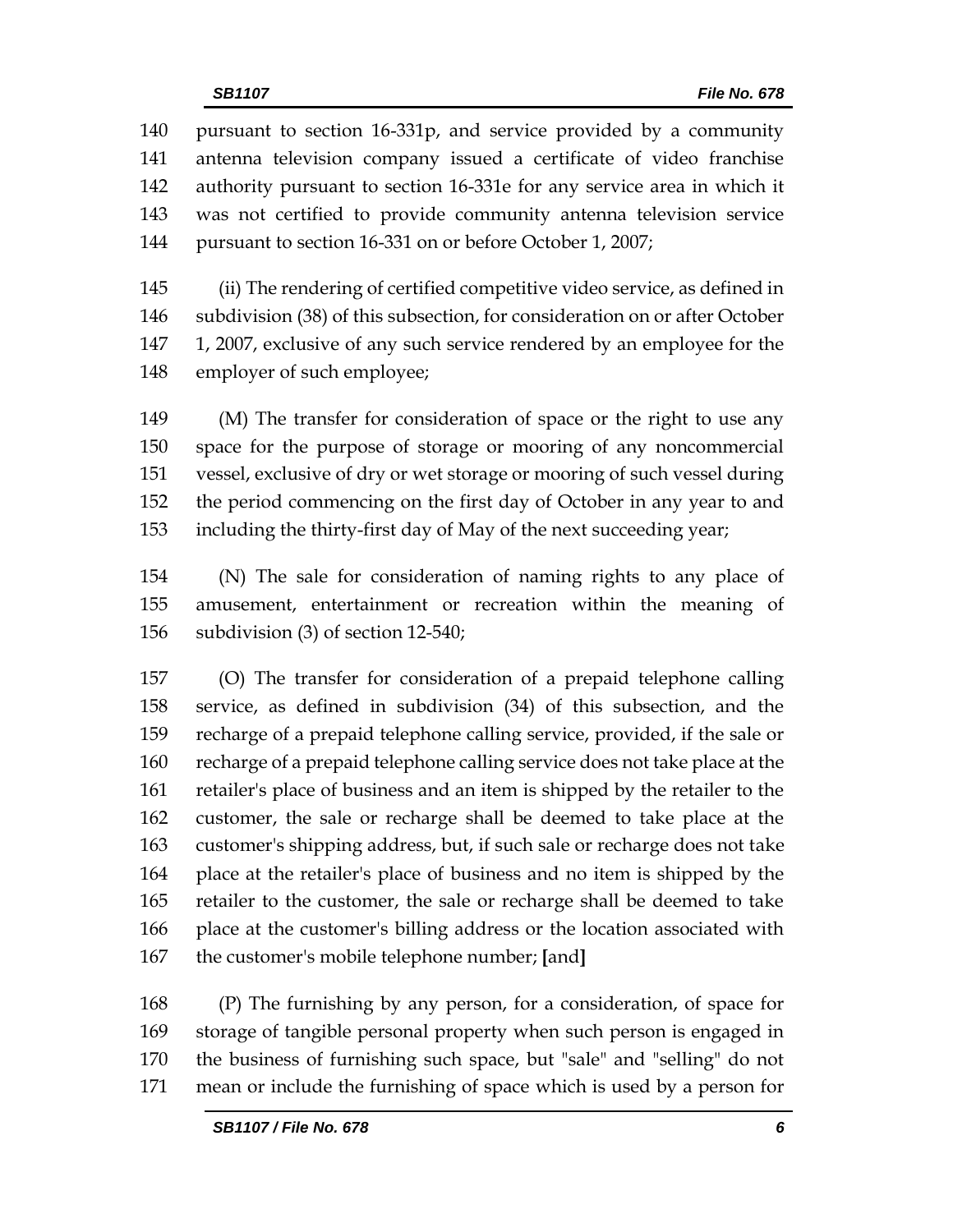residential purposes. As used in this subparagraph, "space for storage" means secure areas, such as rooms, units, compartments or containers, whether accessible from outside or from within a building, that are designated for the use of a customer, where the customer can store and retrieve property, including self-storage units, mini-storage units and areas by any other name to which the customer has either unlimited free access or free access within reasonable business hours or upon reasonable notice to the service provider to add or remove property, but does not mean the rental of an entire building, such as a warehouse. For purposes of this subparagraph, furnishing space for storage shall not include general warehousing and storage, where the warehouse typically handles, stores and retrieves a customer's property using the warehouse's staff and equipment and does not allow the customer free access to the storage space and shall not include accepting specific items of property for storage, such as clothing at a dry cleaning establishment or golf bags at a golf club; **[**.**]** and

 (Q) The rendering of an ambulatory surgical center service, as 189 defined in subdivision (45) of this subsection, by an ambulatory surgical center, as defined in subdivision (44) of this subsection, for a consideration, exclusive of such service rendered by an employee for the employer of such employee, subject to the provisions related to ambulatory surgical center services in accordance with this section and section 12-408, as amended by this act.

 Sec. 3. Subsection (a) of section 12-407 of the general statutes is amended by adding subdivisions (44) and (45) as follows (*Effective July 1, 2021, and applicable to sales occurring on or after July 1, 2021*):

 (NEW) (44) "Ambulatory surgical center" means any distinct entity that (A) operates exclusively for the purpose of providing surgical services to patients not requiring hospitalization and in which the expected duration of services would not exceed twenty-four hours following an admission, (B) has an agreement with the Centers for Medicare and Medicaid Services to participate in Medicare as an ambulatory surgical center, and (C) meets the general and specific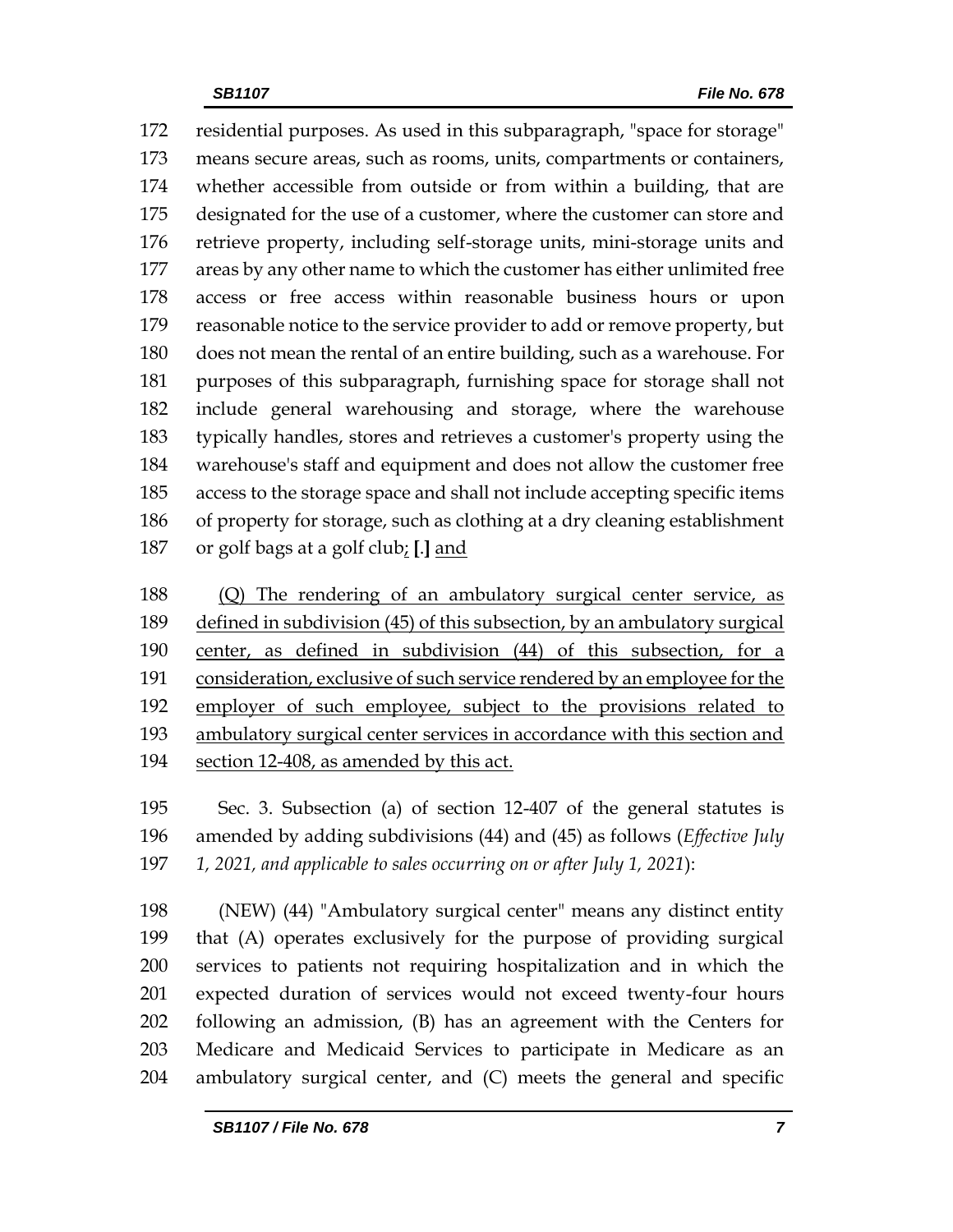conditions for participation in Medicare set forth in 42 CFR Part 416, 206 Subparts B and  $C<sub>r</sub>$  as amended from time to time.

 (NEW) (45) (A) "Ambulatory surgical center service" means only those procedures or services included in a facility fee payment to an ambulatory surgical center facility associated with each surgical procedure and that are not reimbursable ancillary or professional procedures or services. "Ambulatory surgical center service" includes facility services only and does not include surgical procedures, physicians' services, anesthetists' services, radiology services, diagnostic services or ambulance services, if such procedures or services would be reimbursed as a separate line item from the facility fee 216 payment to an ambulatory surgical center facility.

 (B) For the purposes of the tax imposed under this chapter, "gross receipts" means the amounts received, in cash or in kind, from patients, third-party payers and others, including retroactive adjustments under reimbursement agreements with third-party payers, for the rendering of ambulatory surgical center services by an ambulatory surgical center. "Gross receipts" does not include (i) amounts received by an ambulatory surgical center that were or are subject to the tax imposed under section 12-263i of the general statutes, as amended by this act, (ii) the first one million five hundred thousand dollars of gross receipts received during each twelve-month period commencing July first, excluding Medicaid and Medicare payments, by an ambulatory surgical center for the provision of ambulatory surgical center services, (iii) Medicaid or Medicare payments received by the ambulatory surgical center for the provision of ambulatory surgical center services, (iv) payer discounts, charity care and bad debts, or (v) amounts received by an ambulatory surgical center for tangible personal property used in connection with the rendering of an ambulatory surgical center service, including implants, devices, drugs and biologicals, regardless of the identity of the payer for such ambulatory surgical center.

 (C) As used in this subdivision: (i) "Medicaid" means the program operated by the Department of Social Services pursuant to section 17b-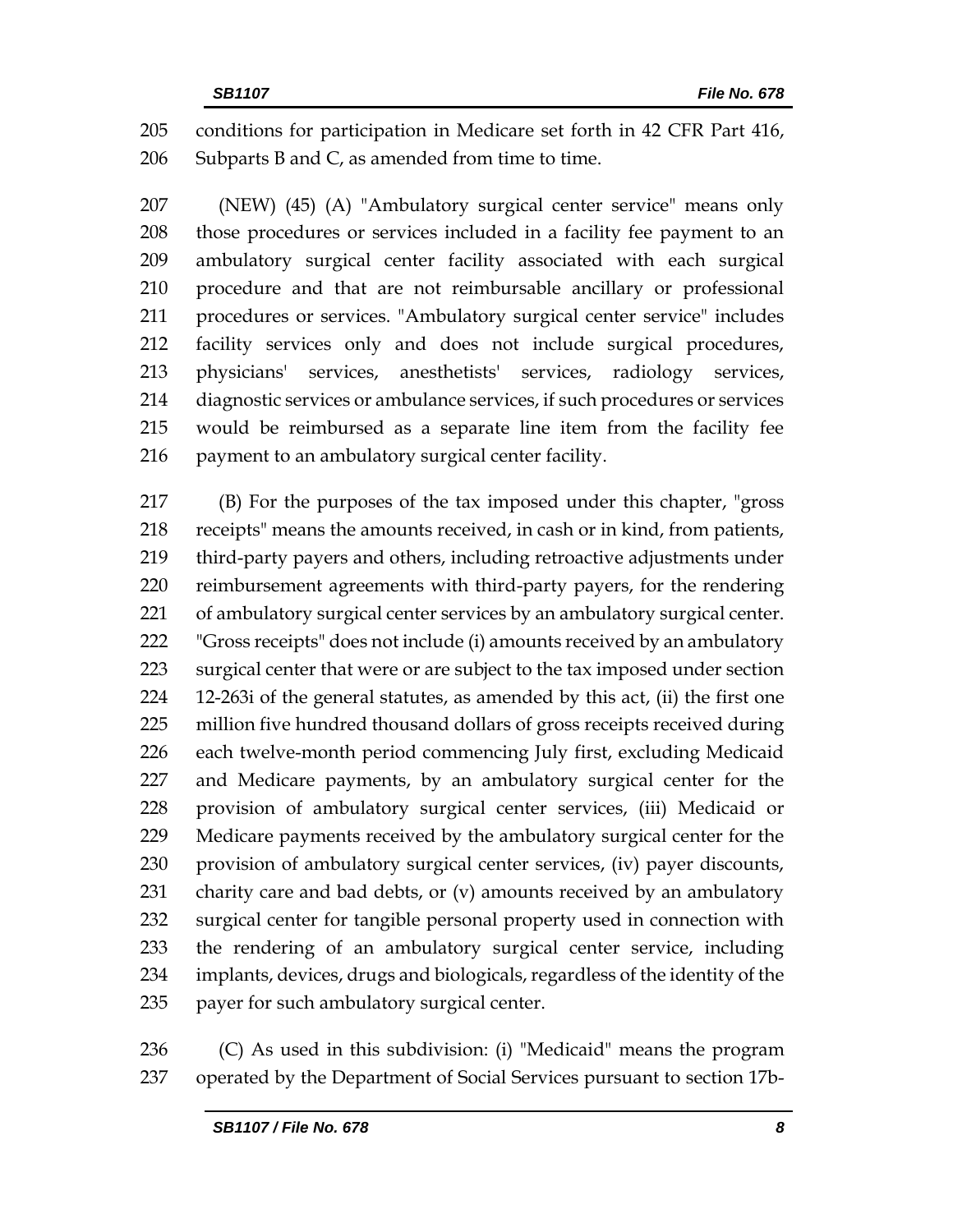238 260 and authorized by Title XIX of the Social Security Act, as amended from time to time; (ii) "Medicare" means the program operated by the Centers for Medicare and Medicaid Services in accordance with Title XVIII of the Social Security Act, as amended from time to time, including, but not limited to, programs established pursuant to Parts A, 243 B and C of Title XVIII of the Social Security Act, as amended from time to time; (iii) "payer discount" means the difference between an ambulatory surgical center's published charges and payments received by such center from one or more third-party payers for a method of payment that is different than or a rate that is reduced from the 248 published charges. "Payer discount" does not include charity care or bad debts; and (iv) "charity care" means free or discounted health care services rendered by an ambulatory surgical center to an individual who cannot afford to pay for such services and includes, but is not limited to, health care services provided to an uninsured patient who is not expected to pay all or part of an ambulatory surgical center's bill based on income guidelines and other financial criteria set forth in the general statutes or in an ambulatory surgical center's charity care policies on file at the office of such center. "Charity care" does not include bad debts or payer discounts.

 Sec. 4. Subparagraph (J) of subdivision (1) of section 12-408 of the general statutes is repealed and the following is substituted in lieu thereof (*Effective July 1, 2021, and applicable to sales occurring on or after July 1, 2021*):

262 (J)  $(i)$  The rate of tax imposed by this chapter shall be applicable to all retail sales upon the effective date of such rate, except that a new rate that represents an increase in the rate applicable to the sale shall not apply to any sales transaction wherein a binding sales contract without an escalator clause has been entered into prior to the effective date of the new rate and delivery is made within ninety days after the effective date of the new rate.

269 (ii) For the purposes of payment of the tax imposed under this section, any retailer of services (I) taxable under subdivision (37) of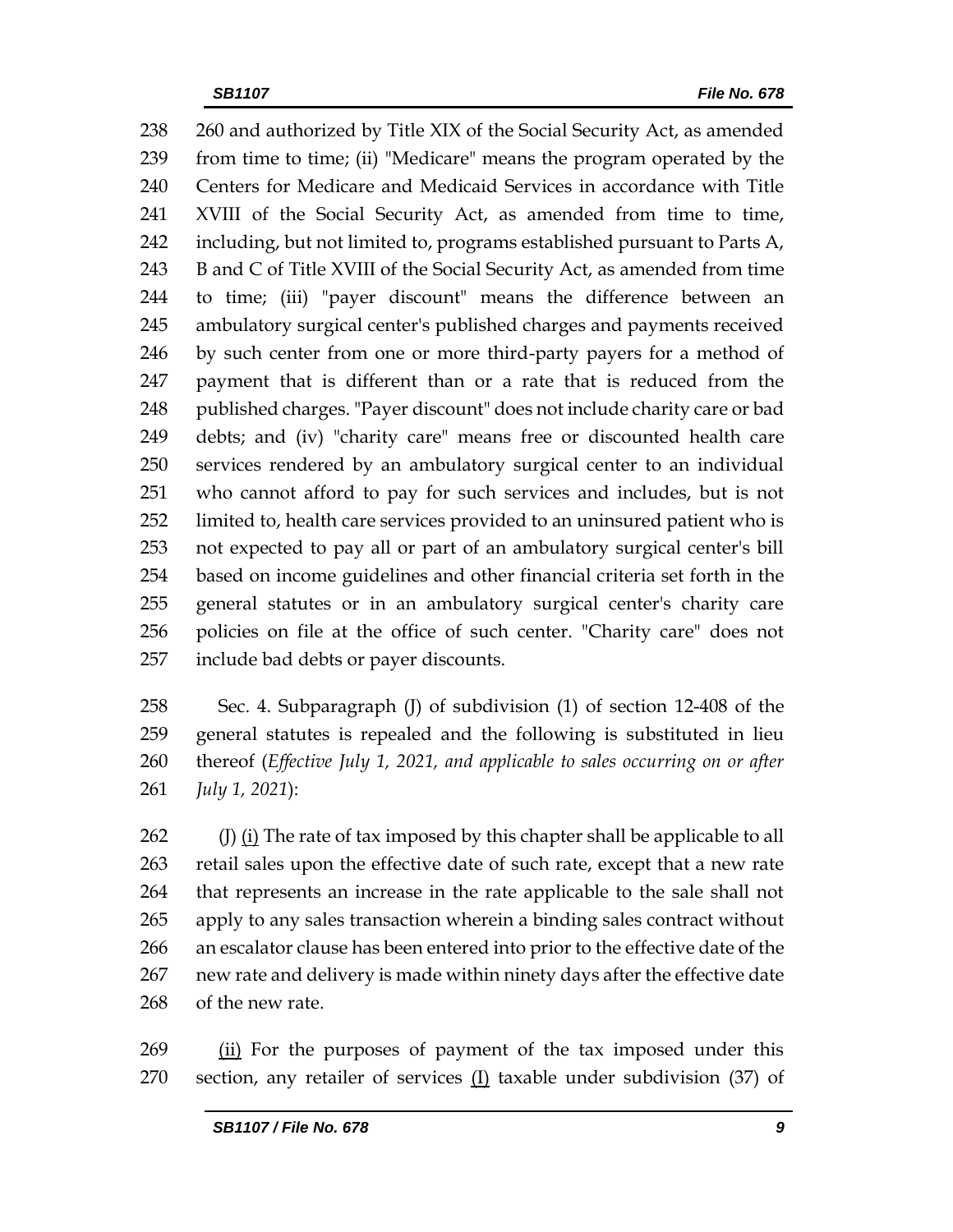| 271 | subsection (a) of section 12-407, who computes taxable income, for           |
|-----|------------------------------------------------------------------------------|
| 272 | purposes of taxation under the Internal Revenue Code of 1986, or any         |
| 273 | subsequent corresponding internal revenue code of the United States,         |
| 274 | as amended from time to time, on an accounting basis that recognizes         |
| 275 | only cash or other valuable consideration actually received as income        |
| 276 | and who is liable for such tax only due to the rendering of such services,   |
| 277 | and (II) taxable under subparagraph $(Q)$ of subdivision $(2)$ of subsection |
| 278 | (a) of section 12-407, as amended this act, may make payments related        |
| 279 | to such tax for the period during which such income is or gross receipts     |
| 280 | are received, without penalty or interest, without regard to when such       |
| 281 | service is rendered;                                                         |
|     |                                                                              |

 Sec. 5. (NEW) (*Effective July 1, 2021, and applicable to sales occurring on or after July 1, 2021*) (a) As used in this section:

 (1) "Ambulatory surgical center" has the same meaning as provided in subsection (a) of section 12-407 of the general statutes, as amended by this act;

 (2) "Ambulatory surgical center service" has the same meaning as provided in subsection (a) of section 12-407 of the general statutes, as amended by this act;

 (3) "Medicaid" has the same meaning as provided in subdivision (45) of subsection (a) of section 12-407, as amended by this act;

 (4) "Medicaid investment" means an amount equal to the greater of (A) fifty per cent of the aggregate amount of Medicaid payments received during the applicable reporting period by an ambulatory surgical center for the provision of ambulatory surgical center services, or (B) fifty per cent of the aggregate amount of Medicaid payments that would have been due and owing had services similar to the ambulatory surgical center services provided by the ambulatory surgical center during the applicable reporting period been performed by and at a hospital instead; and

(5) "State health plan investment" means an amount equal to twenty-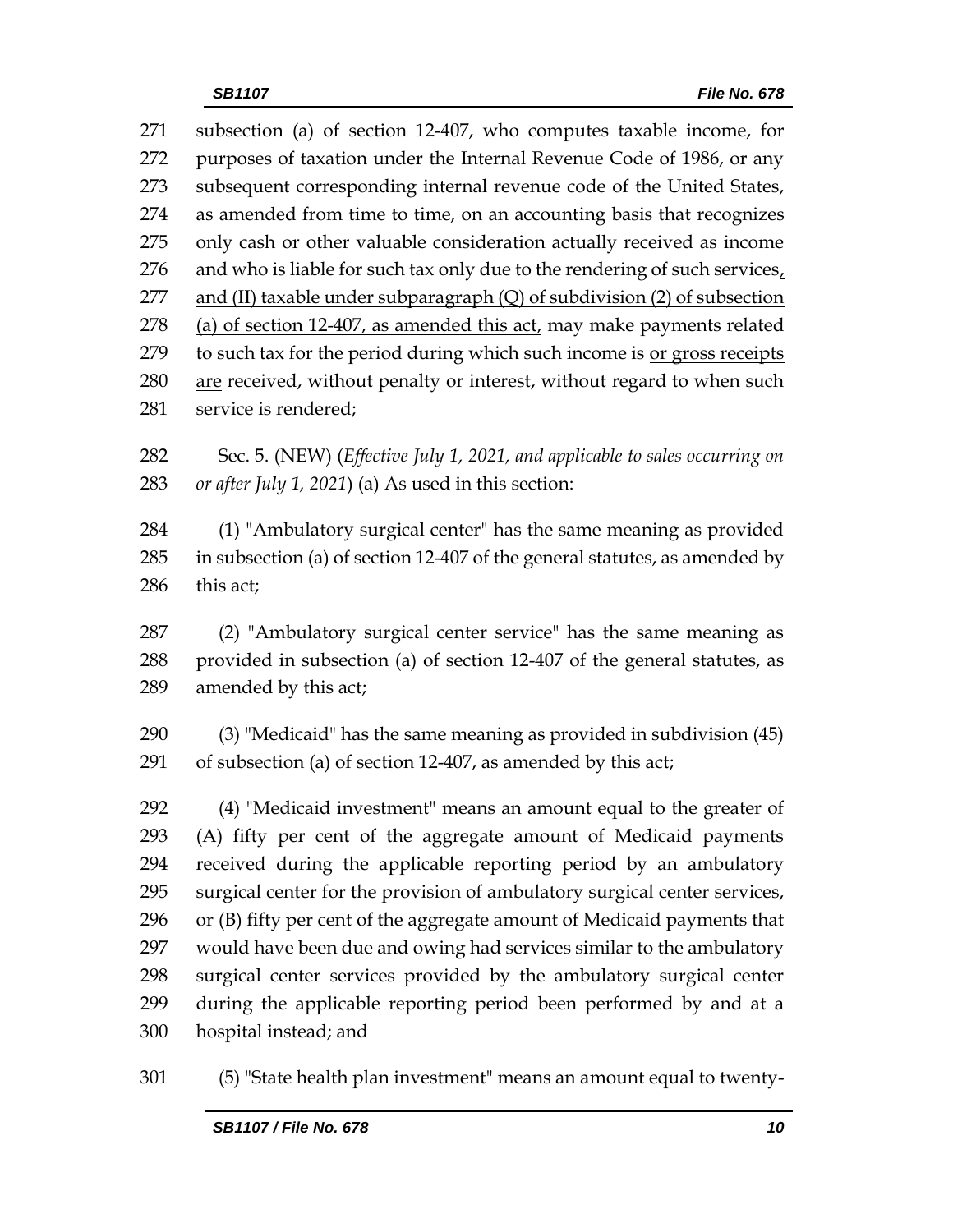five per cent of the aggregate payments received from or on behalf of each individual who is covered under a health plan pursuant to section 5-259 of the general statutes, during the applicable reporting period by an ambulatory surgical center for the provision of ambulatory surgical center services.

 (b) Each ambulatory surgical center shall be allowed, for each reporting period, a credit against the tax imposed under chapter 219 of the general statutes in the amount of the Medicaid investment plus the state health plan investment. If the amount of the credit allowed pursuant to this subsection exceeds the ambulatory surgical center's tax liability for the tax imposed under chapter 219 of the general statutes for the reporting period, the ambulatory surgical center shall file a claim for refund, in such form and manner as prescribed by the Commissioner of Revenue Services. Upon verification of the claim, the commissioner shall treat such excess as an overpayment and shall refund the amount of such excess to the ambulatory surgical center. There shall be added to the amount of such refund interest at the rate of two-thirds of one per cent for each month or fraction thereof that elapses between the ninetieth day following receipt of such claim for refund by the commissioner and the date of notice by the commissioner that such refund is due. An ambulatory surgical center that claims a credit or receives a refund under this subsection is entitled to retain such credit or refund for its own account and is not required to refund or pay the amount of such credit or refund to any user of or payer for ambulatory surgical center services.

| sections: | This act shall take effect as follows and shall amend the following                            |                |
|-----------|------------------------------------------------------------------------------------------------|----------------|
| Section 1 | June 1, 2021, and<br>applicable to calendar<br>quarters commencing on or<br>after July 1, 2020 | 12-263i        |
| Sec. 2    | July 1, 2021, and<br>applicable to sales<br>occurring on or after July<br>1,2021               | $12-407(a)(2)$ |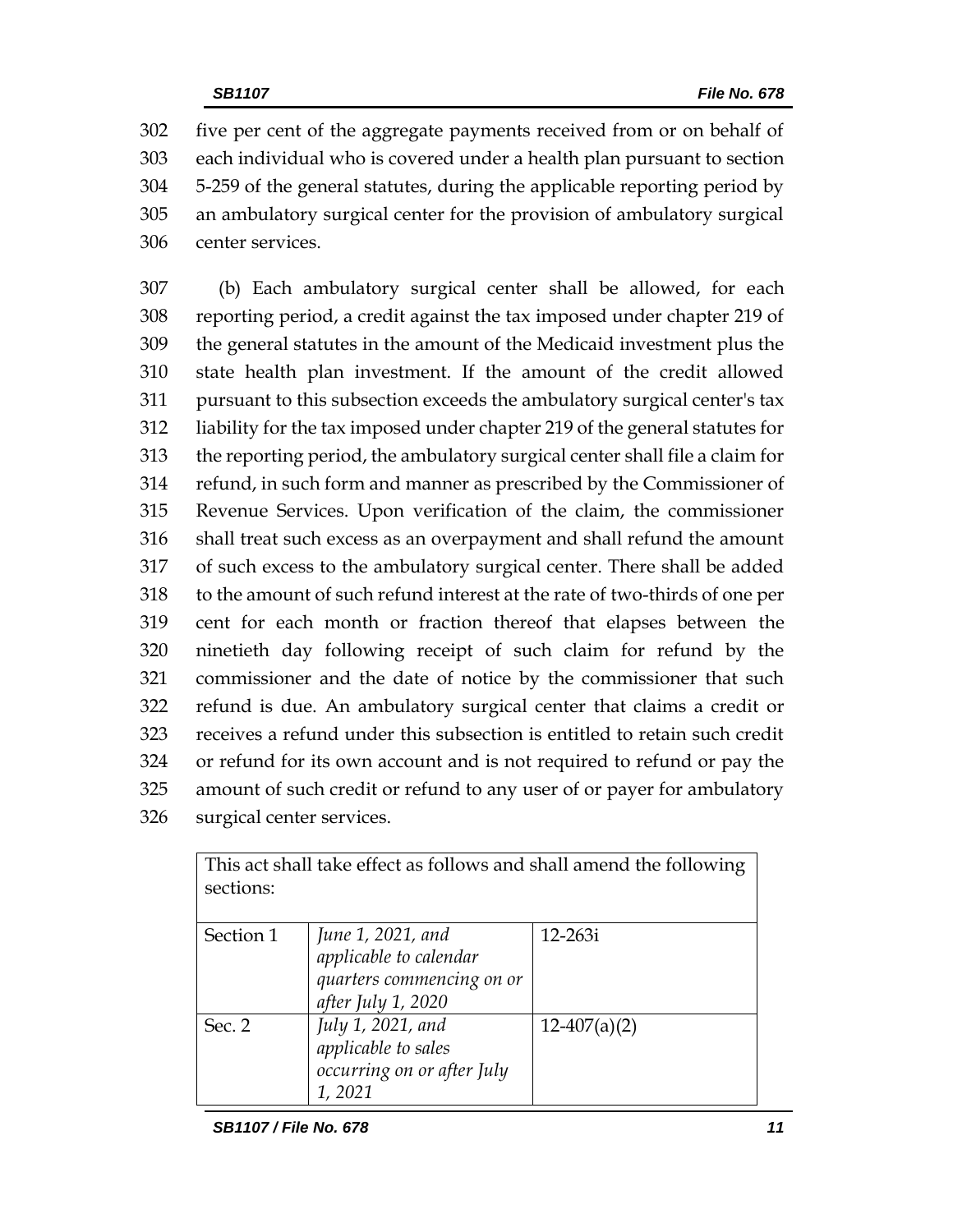| Sec. $3$ | July 1, 2021, and<br>applicable to sales<br>occurring on or after July<br>1,2021 | $12-407(a)$    |
|----------|----------------------------------------------------------------------------------|----------------|
| Sec. 4   | July 1, 2021, and<br>applicable to sales<br>occurring on or after July<br>1,2021 | $12-408(1)(J)$ |
| Sec. 5   | July 1, 2021, and<br>applicable to sales<br>occurring on or after July<br>1,2021 | New section    |

*FIN Joint Favorable*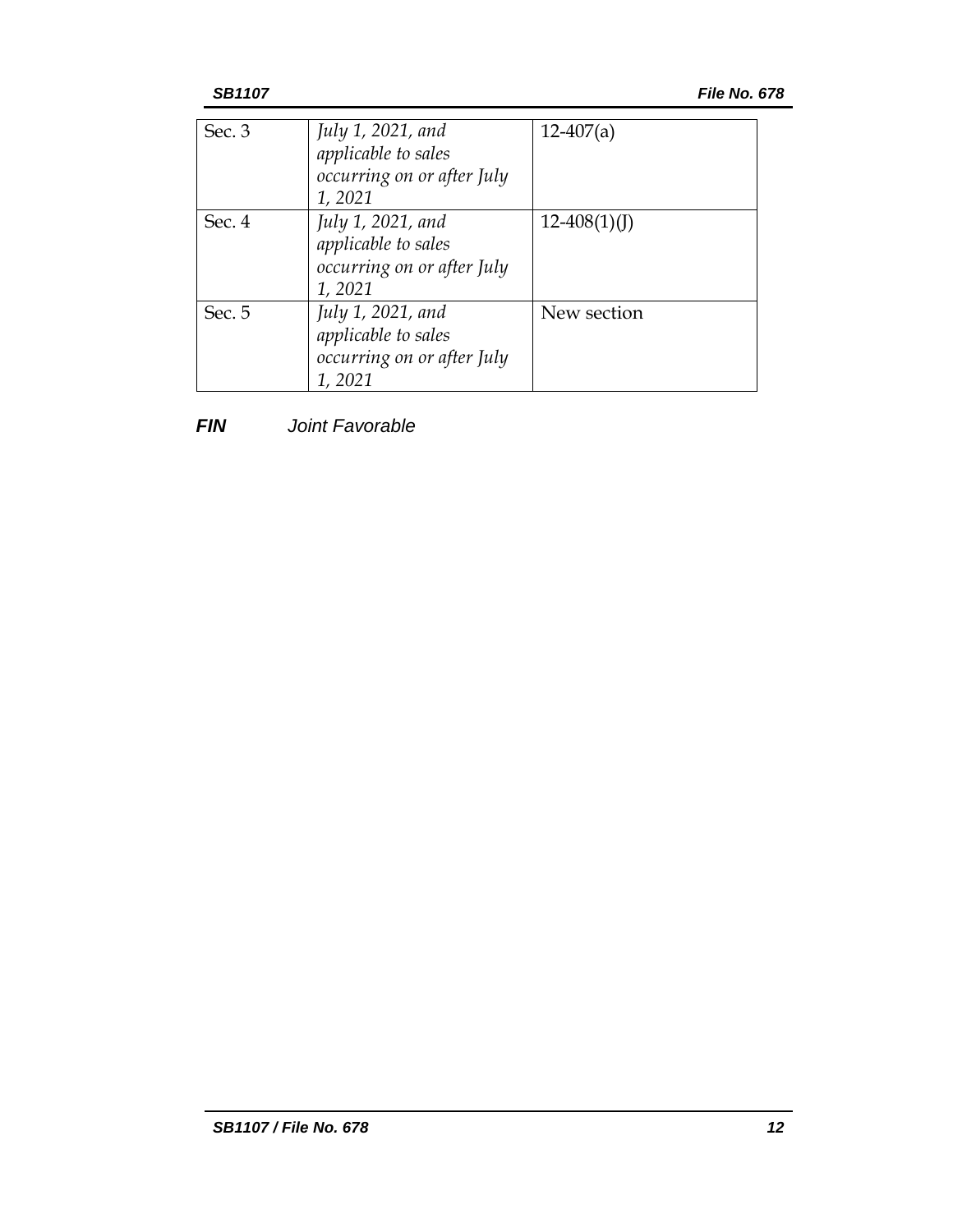*The following Fiscal Impact Statement and Bill Analysis are prepared for the benefit of the members of the General Assembly, solely for purposes of information, summarization and explanation and do not represent the intent of the General Assembly or either chamber thereof for any purpose. In general, fiscal impacts are based upon a variety of informational sources, including the analyst's professional knowledge. Whenever applicable, agency data is consulted as part of the analysis, however final products do not necessarily reflect an assessment from any specific department.*

#### *OFA Fiscal Note*

#### *State Impact:*

| <b>Fund-Effect</b> | FY 22 \$    | FY 23 \$    |
|--------------------|-------------|-------------|
| GF - Revenue       | 6.4 million | 6.4 million |
| Loss.              |             |             |
| GF - Cost          | 30,000      | None        |
|                    |             |             |

Note: GF=General Fund

#### *Municipal Impact:* None

#### *Explanation*

The bill, which terminates the 6% ambulatory surgical centers (ASC) gross receipts tax and instead subjects ASC services to the 6.35% sales tax, subject to certain exclusions, results in a General Fund revenue loss of \$6.4 million annually beginning in FY 22 and a one-time cost to the Department of Revenue Services of \$30,000 in FY 22 only for information technology costs to implement the changes.

#### *The Out Years*

The annualized ongoing fiscal impact identified above would continue into the future subject to inflation.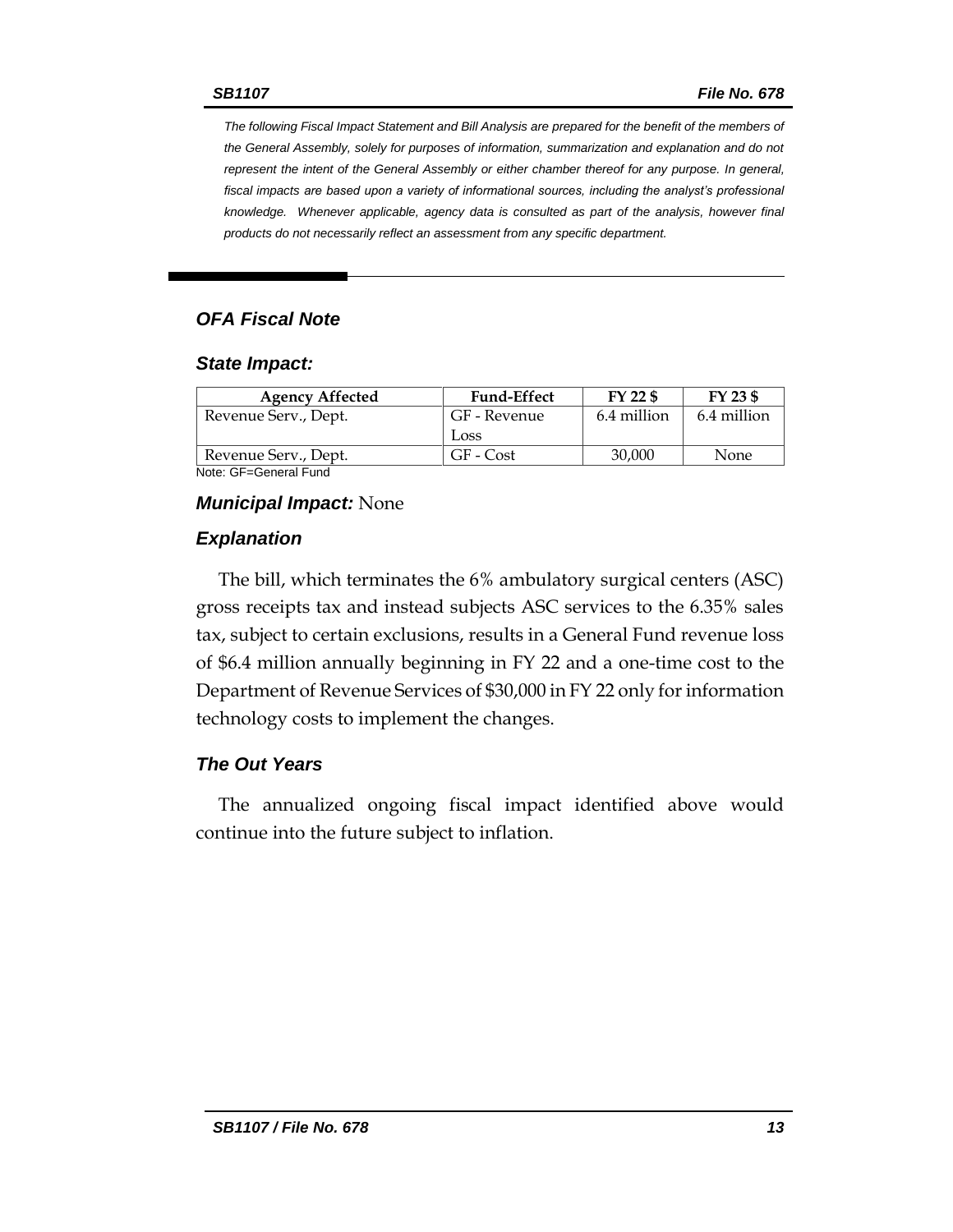## **OLR Bill Analysis SB 1107**

#### *AN ACT CONCERNING THE TAXATION OF AMBULATORY SURGICAL CENTER SERVICES.*

#### **SUMMARY**

Beginning July 1, 2021, this bill terminates the 6% ambulatory surgical centers (ASC) gross receipts tax and instead subjects ASC services to 6.35% sales tax, subject to certain exclusions.

Under the bill, the sales tax generally applies to ASC services (i.e., procedures and services included in a facility fee payment to an ASC) rendered by an ASC for consideration. The tax does not apply to, among other things, (1) the first \$1.5 million of gross receipts received during each 12-month period beginning on July 1 for the provision of ASC services; (2) Medicaid or Medicare payments; or (3) amounts received by the ASC for tangible personal property used in connection with ASC services.

The bill also authorizes a refundable state tax credit against the sales tax for ASCs, based on a portion of the (1) Medicaid payments the ASC received or would have been due had services similar to ASC services been performed by and at a hospital instead and (2) payments received from ASC services provided to individuals covered under the state employee health plan or municipal employees health insurance program (MEHIP).

Lastly, for the period from July 1, 2020, to July 1, 2021, the bill allows ASCs to deduct certain COVID-19 expenses from their gross receipts for purposes of the ASC gross receipts tax.

EFFECTIVE DATE: July 1, 2021, and applicable to calendar quarters beginning on or after July 1, 2021, except that the changes to the existing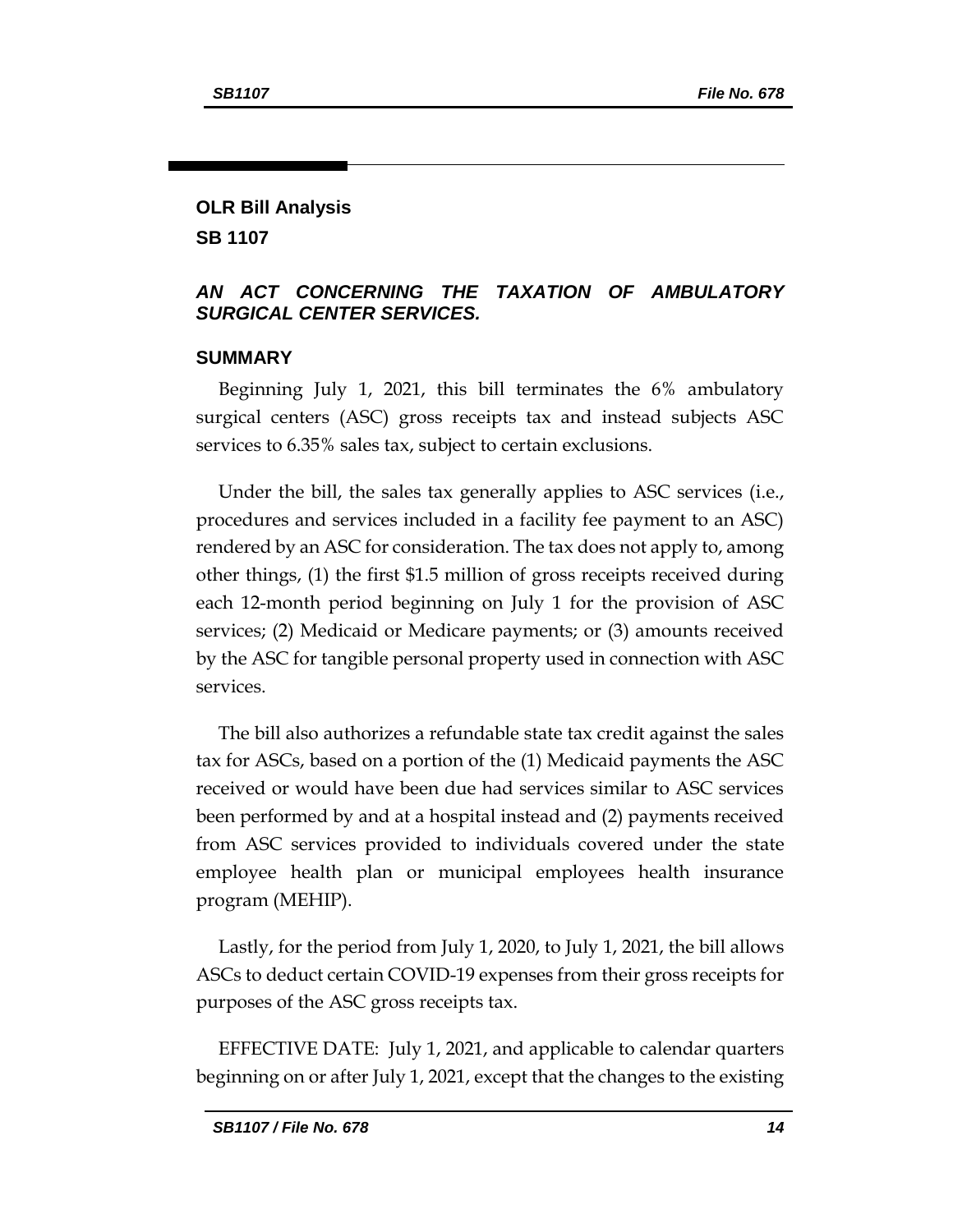ASC gross receipts tax are effective June 1, 2021, and applicable to calendar quarters beginning on or after July 1, 2020.

## **§§ 2-5 — SALES TAX ON ASC SERVICES**

Beginning July 1, 2021, the bill subjects to sales tax ASC services performed by ASCs for a consideration, excluding services performed by an employee for his or her employer.

## *ASC Services Subject to Tax*

Under the bill, "ASC services" are the procedures and services included in a facility fee payment to an ASC that are (1) associated with a surgical procedure and (2) not reimbursable ancillary or professional procedures or services. They (1) include facility services only and (2) exclude surgical procedures and physicians', anesthetists', radiology, diagnostic, and ambulance services that are separately reimbursed to an ASC from the facility fee payment.

## *Gross Receipts for Purposes of the Tax*

The bill limits the gross receipts from ASC services that are subject to sales tax to the amounts received (cash or in kind) from patients, thirdparty payers, and others for the provision of ASC services, including retroactive adjustments under reimbursement agreements with thirdparty payers. Gross receipts exclude the following:

- 1. the first \$1.5 million of gross receipts received during each 12 month period beginning July 1, excluding Medicaid and Medicare payments, for ASC services (presumably, the ASC would track its gross receipts and begin applying sales tax after reaching this threshold);
- 2. Medicaid or Medicare payments received for ASC services;
- 3. payer discounts, charity care, and bad debts (as defined below);
- 4. amounts received by an ASC for tangible personal property used in connection with an ASC service (e.g., implants, devices, drugs, and biologicals), regardless of the payer; and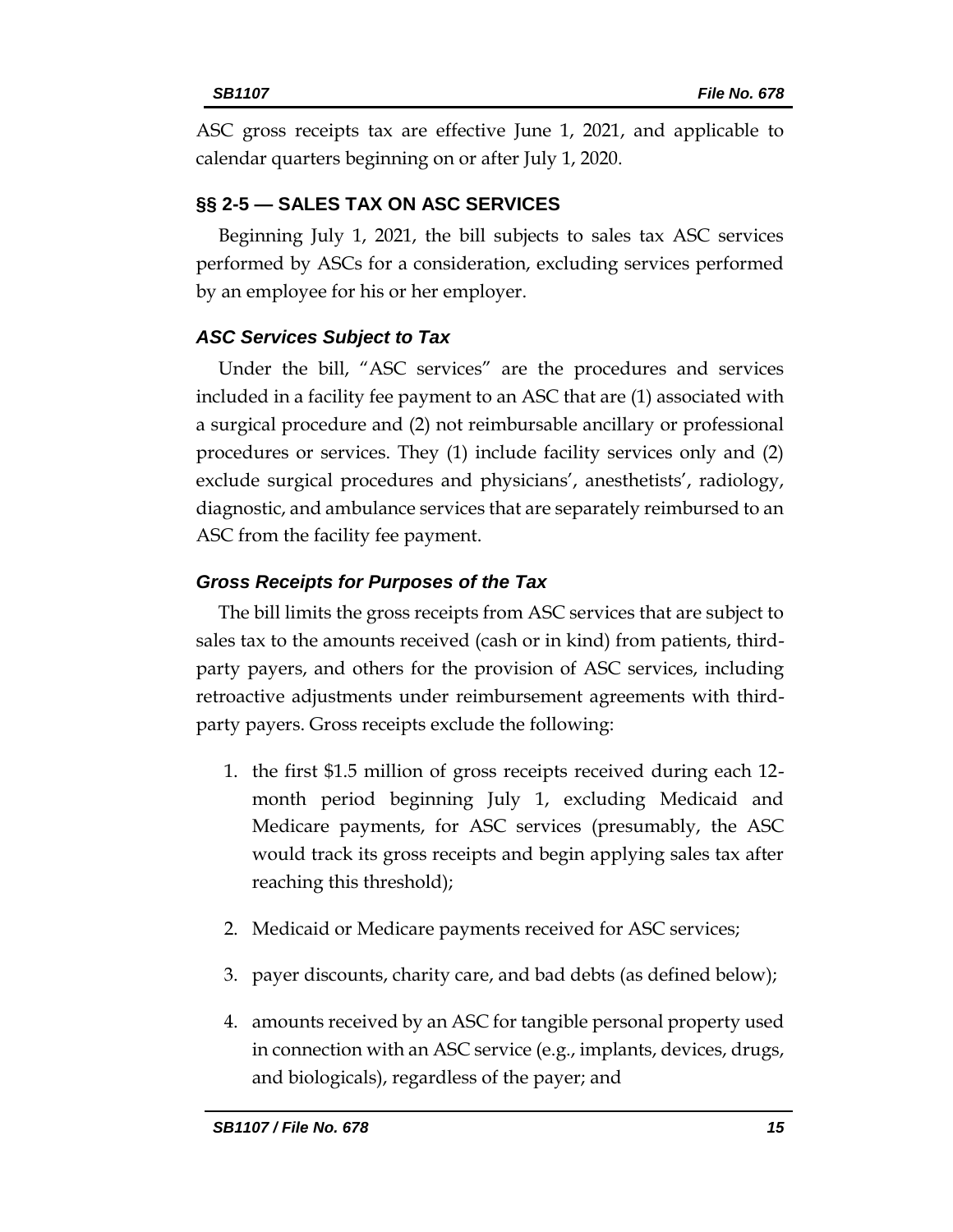5. amounts received by an ASC that were or are subject to the current ASC gross receipts tax;

Under the current ASC gross receipts tax, gross receipts exclude (1) the first \$1 million of the ASC's gross receipts in the applicable fiscal year, excluding Medicaid and Medicare payments, and (2) gross receipts from any Medicaid and Medicare payments the ASC receives.

#### *Definition of ASC*

By law, and under the bill, an ASC is a distinct entity that (1) operates exclusively to provide surgical services to patients not requiring hospitalization, where the services are not expected to take more than 24 hours; (2) has an agreement with the Centers for Medicare and Medicaid Services (CMS) to participate in Medicare as an ASC; and (3) meets the federal requirements to do so.

#### *Payer Discounts, Charity Care, and Bad Debts*

"Payer discounts" is the difference between an ASC's published charges and the actual payments it received from third-party payers for a different or discounted rate or payment method. It excludes charity care and bad debts.

"Charity care" is free or discounted health care services provided to individuals who cannot afford to pay, including to the uninsured patient or patients who are not expected to pay all or part of an ASC's bill based on income guidelines and other financial criteria established in statute or in an ASC's charity care policies on file at its office. It does not include bad debts and payer discounts.

#### *Reporting Method*

The bill allows ASCs to report their sales of ASC services on the cash basis of accounting, rather than on an accrual basis. It does so by extending to ASCs an existing provision that allows retailers whose only sales are certain enumerated services and who report their sales on the cash basis of accounting for federal income tax purposes to do so for state sales tax reporting purposes. Under the cash basis method of accounting, the retailer reports its sales during the filing period in which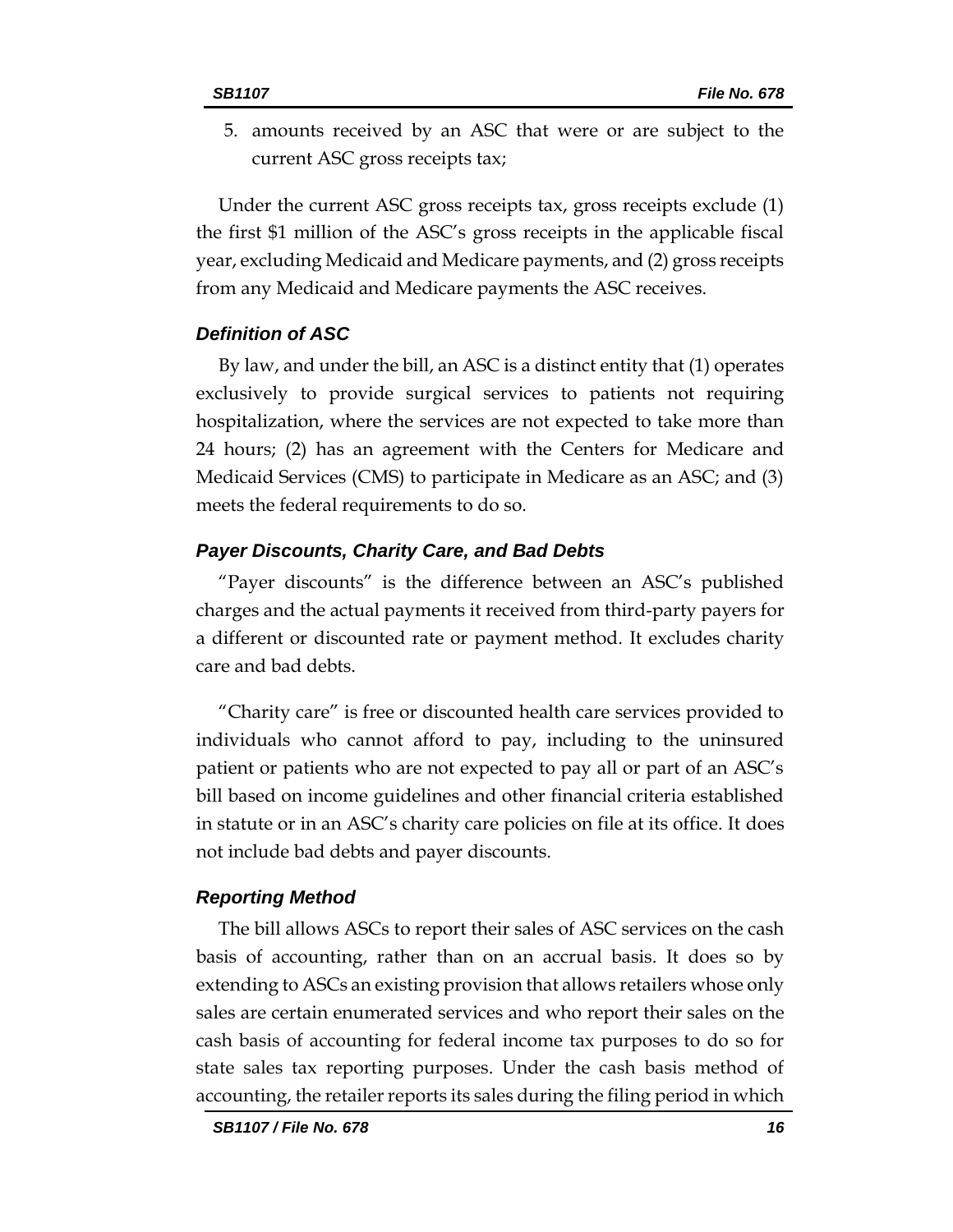the customer provides payment regardless of when the services were rendered.

## *Tax Credit*

The bill establishes a tax credit against the sales tax for ASCs equal to the following:

- 1. the greater of 50% of the aggregate amount of Medicaid payments (a) the ASC received during the applicable reporting period for ASC services or (b) that would have been due had those services been performed by and at a hospital instead (i.e., the "Medicaid investment"); plus
- 2. 25% of the aggregate payments received from or on behalf of each individual covered under the state employee health plan or MEHIP for the provision of ASC services (i.e., the "state health plan investment").

If the credit amount allowed exceeds the ASC's sales tax liability for the reporting period, the ASC must file a refund claim with DRS in the form and manner the DRS commissioner prescribes. After verifying the claim, the DRS commissioner must treat the excess as an overpayment and refund it to the ASC. DRS must add interest to the overpayment at a rate of 0.67% for each month or fraction of a month; the accrual period for this interest begins 90 days after DRS receives the ASC's refund claim and runs until the date DRS provides notice that the refund is due.

Under the bill, an ASC that claims this credit and receives a refund is entitled to retain it for its own account and is not required to refund or pay it to any user or payer for ASC services.

## **§ 1 — ASC GROSS RECEIPTS TAX**

The bill terminates the ASC gross receipts tax as of July 1, 2021, and makes conforming changes.

It also allows ASCs to retroactively deduct COVID-19 expenses from their gross receipts for purposes of the tax for FY 21 (i.e., for calendar